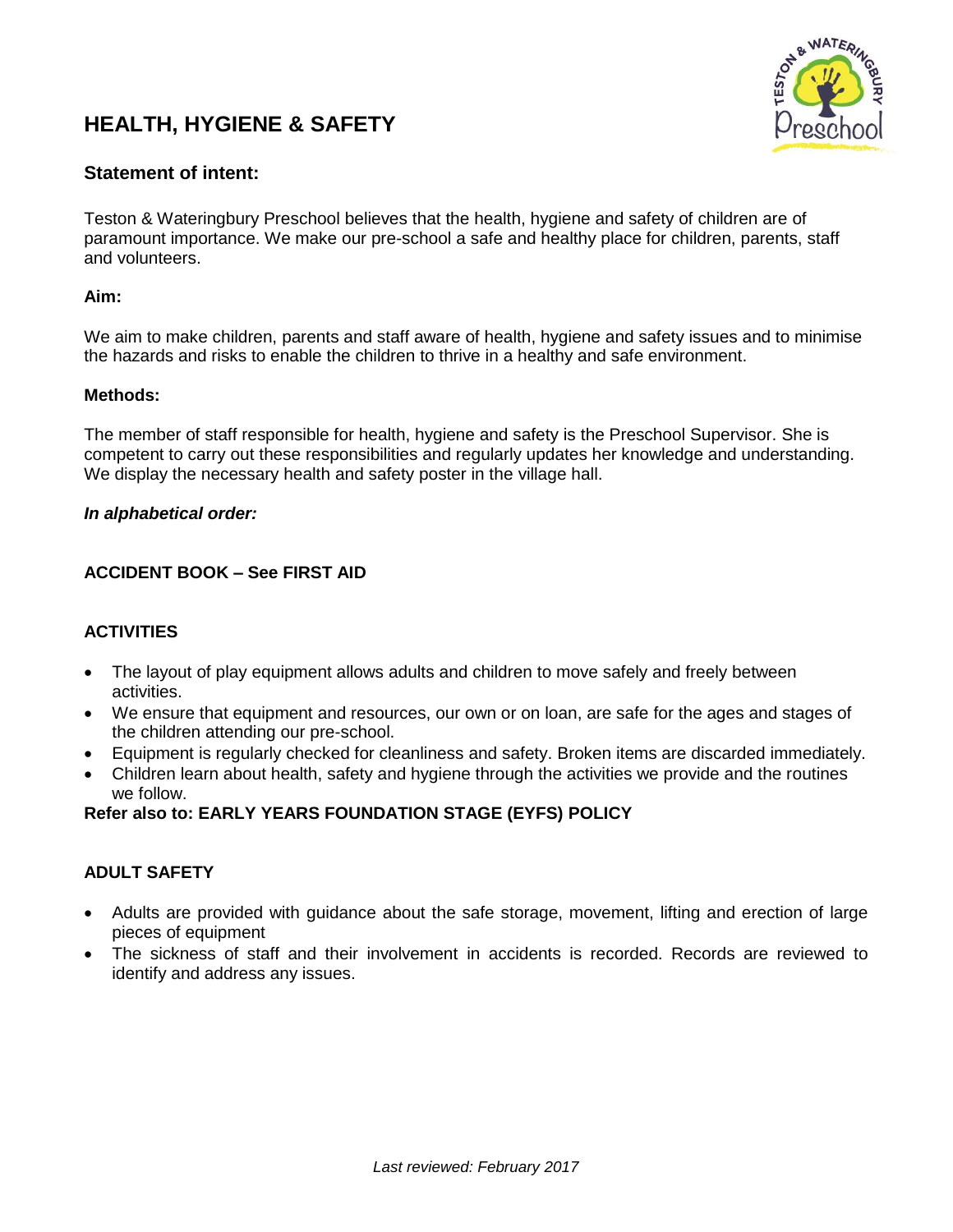# **ADVICE**

We consult our Early Years Child Protection Officer for further help and advice as required

Mid Kent Area: Children's Social Services – Maidstone Local Office County Hall Maidstone Kent ME14 1XQ Tel: 03000 411111

Children's Social Services is open between 08.30am and 5.00pm Monday to Friday – Ask for the duty and assessment team for children and families stating that you want **"a consultation with the duty social worker on a child protection issue"**.

### **ANIMALS**

Children can learn a lot from having contact with animals but certain procedures must be followed to ensure the safety of the children. For instance any animals visiting the pre-school must be safe to be in the proximity of children and must not pose a health risk. In addition:

- Parents are advised when an animal may be visiting the pre-school and asked to let the pre-school know of any allergies which may affect their child
- Children are encouraged at pre-school to treat all animals with respect
- Children must wash their hands after any contact with animals and understand the reasoning behind this
- Children are taught to check with the animal owner before trying to stroke or handle the animal as not all animals are child friendly
- Any animal food must be kept out of the reach of children and special care must be taken with the positioning of drinking and/or feeding bowls.
- The outdoor area is checked prior to the start of each morning session to ensure that no animal has fouled it.

### **AWARENESS RAISING**

- Our induction training for staff and volunteers includes an explanation of health, hygiene and safety issues, the need to adhere to the policy and the need for shared responsibility.
- As necessary, health and safety training is included in staff training plans and issues are discussed regularly at staff meetings.
- Children are made aware of health, hygiene and safety issues through discussions, planned activities and routines.

### **CHILDREN'S SAFETY**

- Only persons who have been checked for criminal records by an enhanced disclosure from the Criminal Records Bureau and are registered with Ofsted as suitable, have unsupervised access to our children, including helping them with toileting.
- All children are supervised by adults at all times.
- No child is left in a room alone at any time.
- Children do not have unsupervised access to the kitchen.
- Cleaning materials are kept out of the reach of children.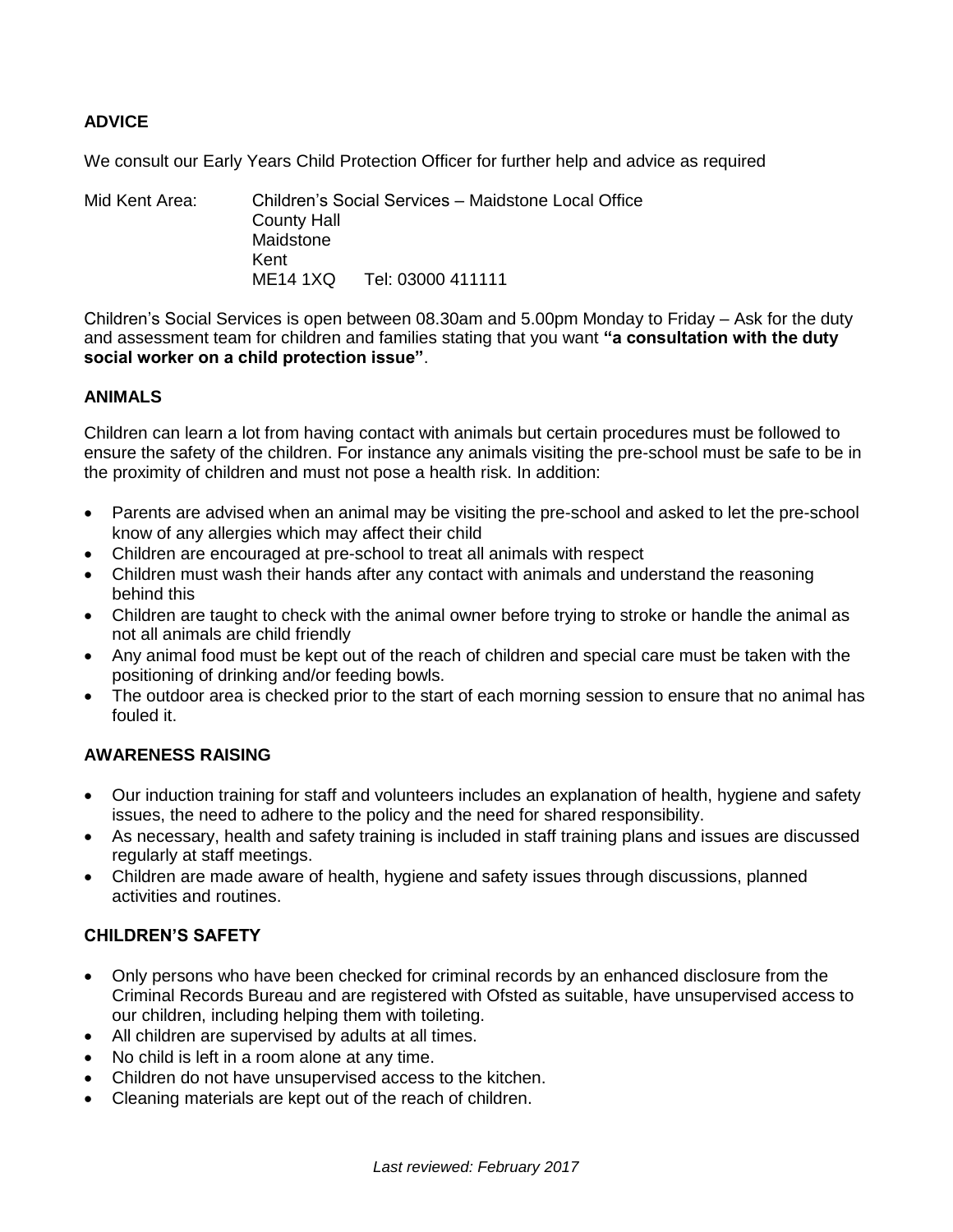- Electrical points and leads are adequately guarded.
- The temperature of hot water is controlled to prevent scalding.
- Lighting and ventilation is adequate in all areas.

## **COLLECTION/NON-COLLECTION OF CHILDREN**

We have a specific legal requirement to only release children into the care of individuals named by parents. If anyone other than a person that has been named by parents on their registration form is to pick up a child we must have permission by the parent naming this individual and if we do not know the person a password must also be used. A child will not be allowed to leave with a "stranger." *See also SAFEGUARDING CHILDREN POLICY* **+** *ADMISSIONS POLICY.*

### **EVACUATION –** *See* **FIRE SAFETY - Fire/Evacuation Procedure**

### **FIRE SAFETY**

Fire doors are not obstructed. Fire extinguishers are regularly check and certificate issued . Copy is displayed on the hall noticeboard.

**Risk Assessment** – Regular fire risk assessments are carried out by the Preschool Supervisor to identify any possible dangers and risks to anyone on the premises. As part of this fire risk assessment we record any risks, review escape routes and our emergency plan and then remove or reduce any risks identified through action planning and training with reviews as necessary.

**Fire Drills** – These occur at least twice a term and all staff, parents and children are informed of the procedure. To ensure a complete record of those present in the event of any emergency, the names of all adults and children attending the Preschool, including any visitors, are entered on a register as they arrive and ticked off when they leave each day.

**Fire/Evacuation Procedure** - At the sound of three blasts of the whistle (kept attached to the safety register) all children will be assisted to form an orderly queue at the most appropriate exit, all of which are suitable for wheelchairs. The Supervisor will collect the safety register. A member of staff will check the kitchen, committee room and toilets. All children and staff will gather outside the building - in the event of an actual fire, everyone will congregate on the Village Green - leaving by the front or rear gate, depending on the situation of the fire. The safety register will then be called. If there is no danger, everyone will return to the hall. In the event of a fire the Supervisor will call the emergency services using a mobile phone once the building has been evacuated.

NB. When the Fire Safety policy changes, old policies must be retained for 7 years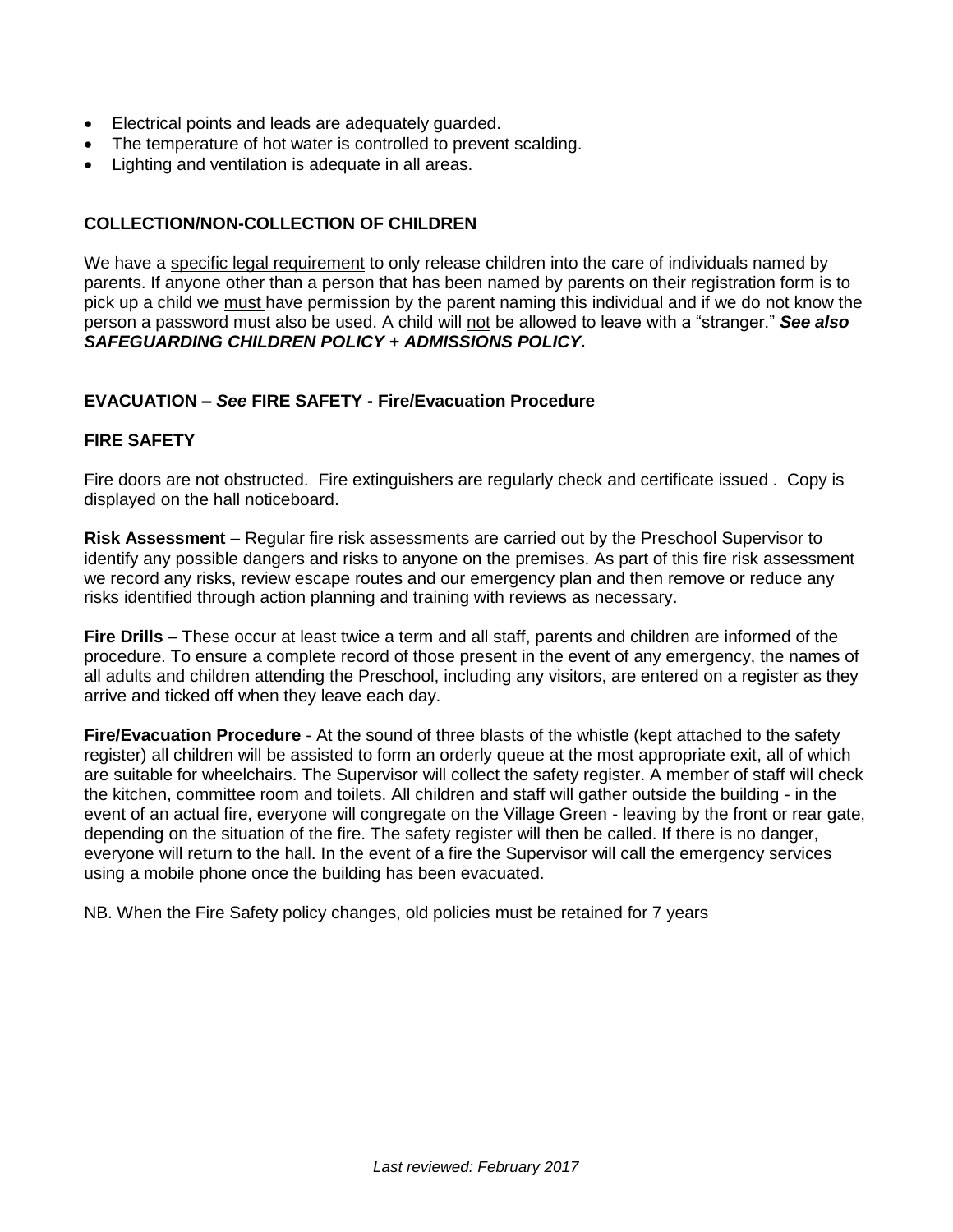### **IN THE UNLIKELY EVENT OF A POSSIBLE INCIDENT WITHIN THE POST OFFICE STORES**

If any member of staff become aware of any unusual activity within the post office area they are to immediately notify the supervisor/deputy supervisor where upon the garden evacuation procedure will be followed immediately.

#### **Garden evacuation procedure**

At the sound of one blast of the whistle (kept attached to the safety register), all children outside will be taken by the staff into the hall through the front door and the door will be securely locked and curtains closed. The children will be taken to the book corner where a full register will be taken by the supervisor/deputy supervisor.

Supervisor/deputy supervisor will assess situation and if necessary will call the police from Preschool mobile.

### **FIRST AID**

All members of staff hold a current paediatric first aid certificate. We have a fully equipped first aid box which is kept in the kitchen cupboard out of the reach of children. This complies with the Health and Safety (First Aid) Regulations 1981 and is regularly checked and re-stocked as necessary by the Preschool Supervisor.

At the time of admission to the pre-school, parents' written permission for emergency medical advice or treatment is sought. Parents sign and date their written approval – *See Appendix 3* **ADMISSIONS POLICY***.*

Our Accident Book is kept safely and accessibly in the locked grey cabinet. All staff know where it is kept and how to complete it. It is reviewed regularly to identify any potential or actual hazards.

### **FOOD AND DRINK**

- Children do not have unsupervised access to the kitchen. The safety gate must be kept closed during the session.
- Adults should not walk about with hot liquids. Hot liquids must be kept out of the children's reach.
- Staff who prepare snacks receive appropriate training and comply with food safety hygiene regulations.
- Snack and meal times are appropriately supervised and children do not walk about with food and drinks.
- Fresh drinking water is available to the children at all times.
- We operate systems to ensure that children do not have access to food/drinks to which they are allergic.

### **Refer also to: FOOD AND DRINK POLICY**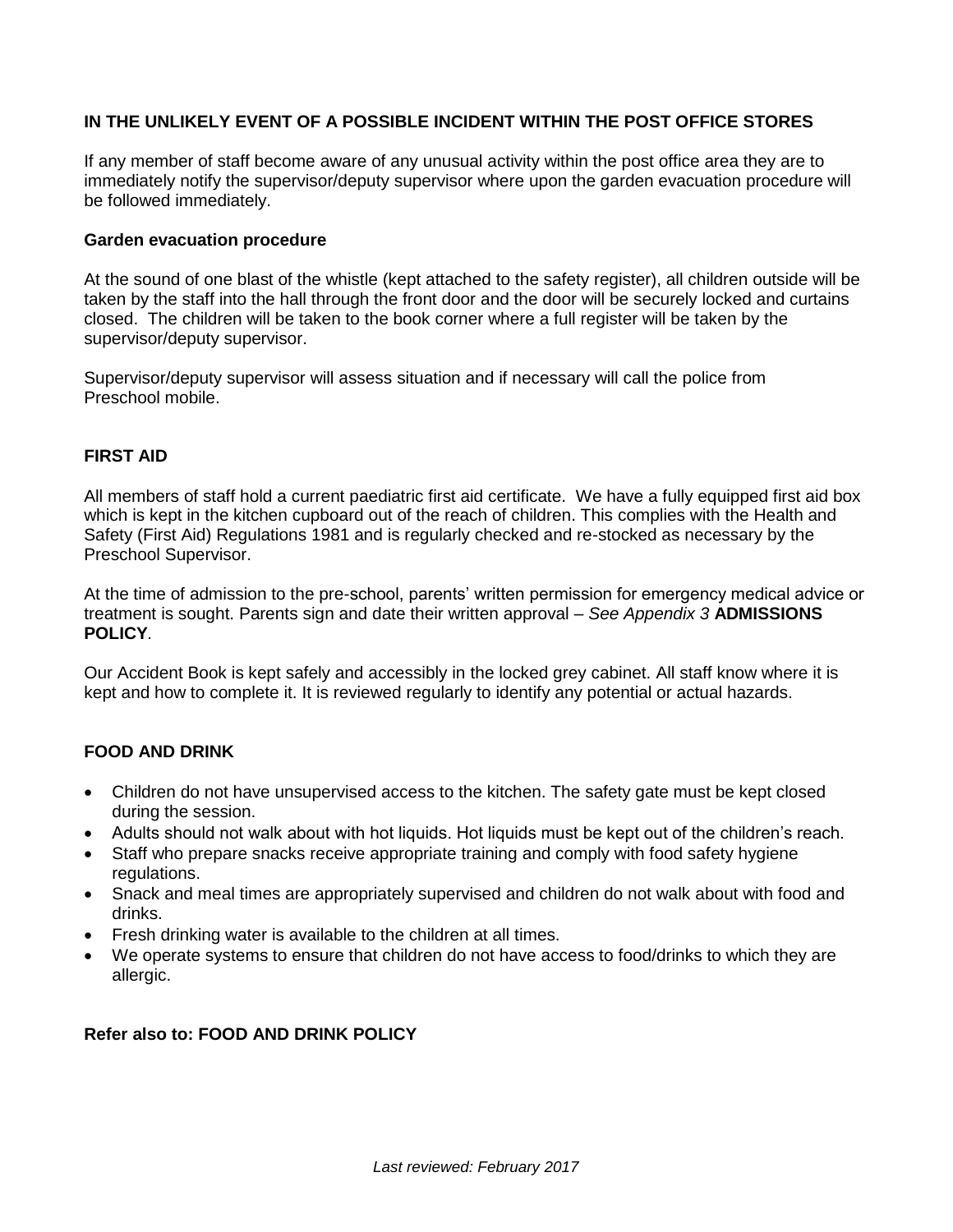# **FOOTWEAR**

Parents are asked to send their children to pre-school in shoes suitable for both indoor and outdoor play. Open-toed shoes, sandals and Crocs-style shoes are NOT permitted for pre-school. We also advise against children wearing boots to avoid them getting too hot. Parents also provide a pair of named Wellingtons, pegged together, to enable children to play outside, whatever the weather.

### **HIV/AIDS**

- We believe that children and adults with AIDS or who are HIV positive should be welcome at our Preschool.
- These children pose no risk to the others in our Preschool as long as normal hygiene rules are followed (see Health, Hygiene & Safety Policy).
- The Preschool feels that children with AIDS or who are HIV positive will benefit from joining in our group and will be helped to enjoy a richer, more normal childhood.
- The positive effects of joining in far outweigh the risk of them picking up ordinary infections.
- Children and/or adults with AIDS or who are HIV positive need the Pre-schools help and understanding as well as the opportunities the pre-school will afford them. Affected families need the security of knowing they will not be discriminated against. Those who are HIV positive may have a desperate need to talk to someone – and they cannot talk to the Pre-school if they think doing so will lead to rejection by the Pre-school.

### **See also 'HYGIENE' below**

### **HYGIENE**

- Our daily routines encourage the children to learn about personal hygiene including washing hands after using the toilet and before eating, shielding mouths when coughing and using and disposing of tissues for runny noses etc.
- We have a daily cleaning routine for the pre-school which includes the hall, kitchen and toilets.
- We have a schedule for cleaning resources and equipment, dressing up clothes and furnishings.
- We observe hygiene precautions aimed at prevention and control of all infectious illnesses. Such infections include not only the normal childhood illnesses, but also hepatitis B, meningitis and food poisoning such as salmonella and listeria.
- Good hygiene is important also to prevent the spread of HIV and AIDS. This virus is relatively weak and can live outside the body for only a short period of time. It is killed by the use of diluted chlorine/iodine bleach. HIV can spread only in specific circumstances – when the body fluids of an infected person come into contact with the body fluids of any person. The two main ways in which this happens are by the practice of unprotected sex and by the shared use of needles for drug use.
- To prevent the spread of all infection, adults in the Pre-school will ensure that the following good practices are observed:
	- \* Washing up done thoroughly in hot water with detergent, using rubber gloves routinely
	- \* Cups/beakers covered with a clean cloth, not stacked inside one another, and where possible air dried
	- \* Clean drying-up cloths, changed every day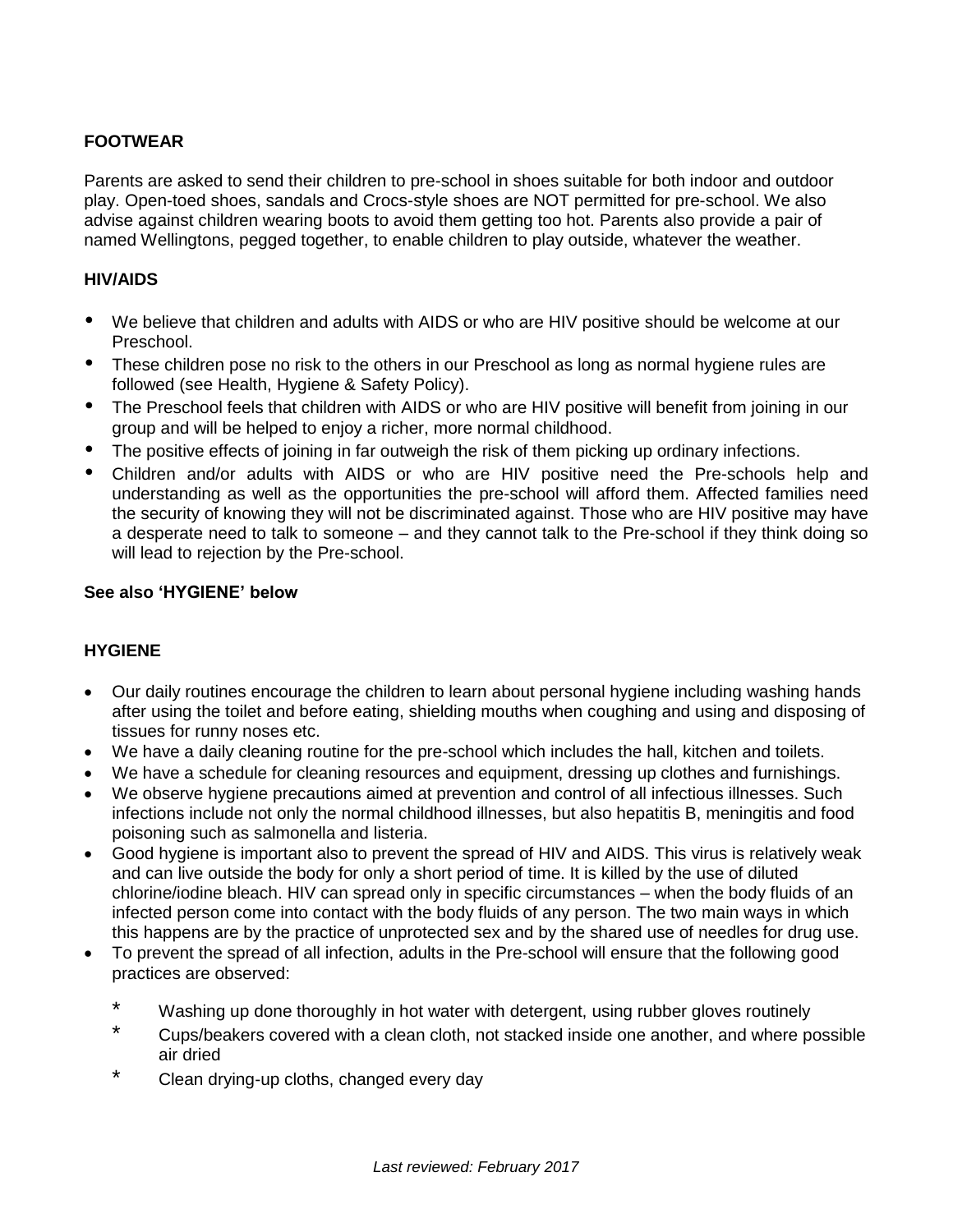- \* Different cleaning cloths for kitchen and bathroom, and separate cloths for the floor, all washed/disinfected or renewed regularly
- \* Hands washed before and after handling food
- Hands washed after using the toilet
- \* Cuts or open sores, whether on adults or children, covered with sticking plaster or other dressing
- Any spills of blood, vomit or excrement wiped up and flushed away down the toilet. Rubber gloves always used when cleaning up spills of body fluids or dealing with minor wounds or handling soiled garments. Floors and other affected surfaces disinfected using chlorine or iodine bleach diluted according to the manufacturer's instructions
- \* Fabrics contaminated with body fluids washed by using the hot cycle in a washing machine or at the launderette
- \* Children with pierced ears not allowed to try on or share each other's earrings
- \* A large box of tissues available and children encouraged to blow and wipe their noses when necessary. Soiled tissues disposed of hygienically
- \* Children encouraged to shield their mouths when coughing
- \* Spare laundered pants, and other clothing, available in case of accidents
- \* Polythene bags available in which to wrap soiled garments.

### **ILLNESS –** *See SICK CHILD*

### **INSURANCE COVER**

We have public liability insurance and employers' liability insurance. The certificate is displayed on our noticeboard in the hall – *see Appendix 1.*

# **MANUAL HANDLING** – *see* **ADULT SAFETY**

### **MEDICATION**

- All medications are kept in the kitchen cupboard. Prescribed medicines must be in their original bottle/container and must bear the manufacturers guidelines and dosage details from the doctor/pharmacy
- A form must be signed by the Parents giving permission to the Staff to administer any medicine each and every time it is required – *see Appendix 2*
- This form is also signed by the member of staff when she has administered the medicine and again signed by the parent/carer upon collection of the child at the end of the session to show that the medication has been correctly administered.
- These forms are kept in the kitchen cupboard with the first aid box.
- Medicines will NOT be administered unless they have been prescribed for a child by a doctor, dentist, nurse or pharmacist.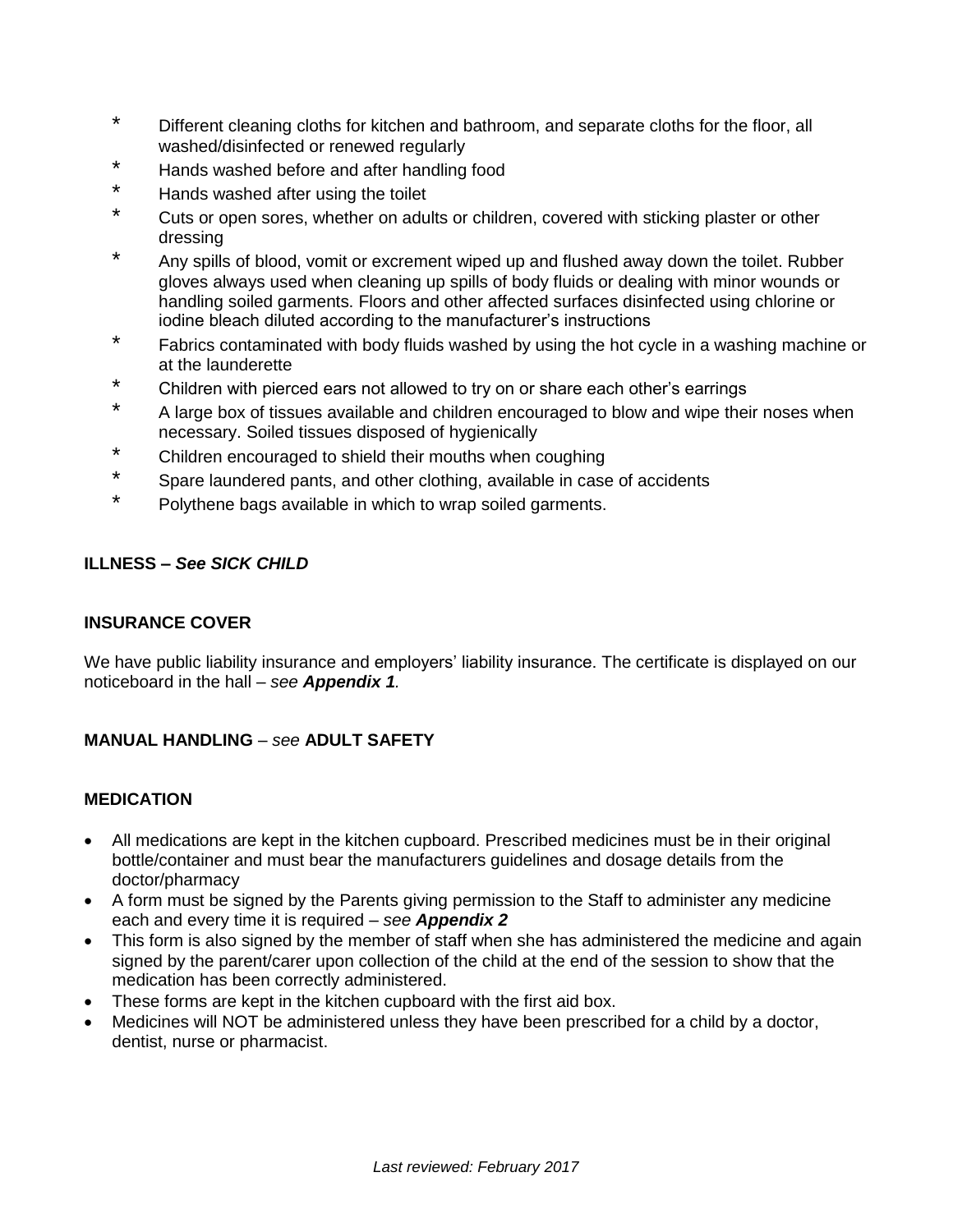### **MOBILE PHONES**

All mobile phones are kept in the kitchen for the duration of the session. Any calls must be answered in the kitchen area which is not accessible by the children.

### **OUTDOOR AREA**

- The outdoor area is securely fenced
- The garden area is checked by a member of staff every morning by completing a daily risk assessment and clearing any rubbish before it is used.
- All outdoor activities are supervised at all times
- A lock is placed on the gate at all times.

### **OUTINGS**

- Before a trip can take place, careful consideration is given to the venue. The venue is visited to see how suitable the location is for easy access, car parking, toilet facilities etc.
- The pre-school always ensures that there is sufficient parental/staff involvement before a trip is planned and organised.
- Written permission from parents is always sought prior to children taking part in pre-school outings.
- Staff must ensure that essential records and equipment ie mobile phone, first aid kit and contact numbers for parents are taken on the outing.
- At least one member of staff on the outing must hold a current paediatric first aid certificate.

### **RECORDS**

- Before a child starts pre-school we find out from parents what immunisations their children have had, children's doctor and health visitor details, any long-term medical conditions, allergies, prescribed medications etc.
- We also ask parents to sign a consent form for emergency medical advice and treatment.
- Consent forms and records are kept in the locked grey cabinet.

### **Refer also to: RECORD-KEEPING POLICY and ADMISSIONS POLICY (Registration)**

### **RISK ASSESSMENT**

Regular risk assessments are undertaken to review indoor and outdoor issues. Our risk assessment process includes:

- Checking for hazards and risks indoors and outdoors, and in our activities and procedures. Our assessment covers adults and children
- Deciding which areas need attention; and
- Developing an action plan which specifies the action required, the timescales for action, the person responsible for the action and any funding required.

We maintain lists of health and safety issues which are checked daily before the session begins. At least once a year a full risk assessment is carried out.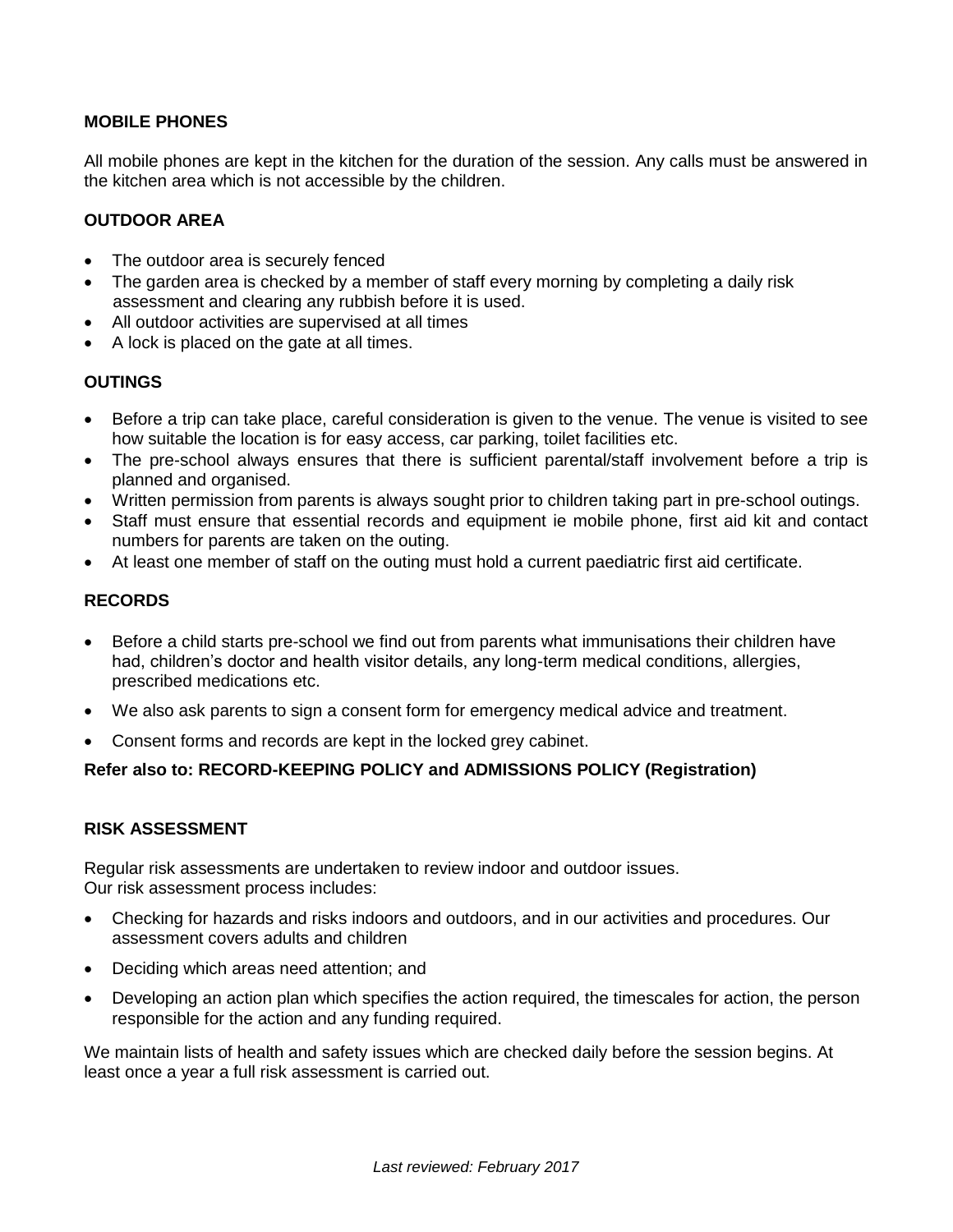## **SECURITY**

- Systems are in place for the safe arrival and departure of children. All adults are aware of the system and an adult is at the door at all arrival and departure times to ensure no child leaves unsupervised or leaves with the wrong adult. During the session the main door is bolted at adult level. The main gate is also secured when each session starts.
- Our systems prevent unauthorised access to our premises
- Our systems prevent children from leaving the premises unnoticed
- The personal possessions of staff and volunteers are securely stored during pre-school sessions.
- A poster is displayed reminding visitors that they must report to a member of staff immediately upon arrival to sign the visitors' book (Date/Name/Time In and Out, Purpose of visit) before carrying out their business. Visitors are accompanied at all times by a member of staff. The visitor must sign out again before leaving the premises. The Visitors Book is kept in the locked grey cabinet.

#### **SICK CHILD**

In accordance with Health Protection Agency guidance, children who are ill or who appear to be ill should not be at pre-school even if they are not infectious.

Children with diarrhoea and/or vomiting should stay away from pre-school until they have been symptom free for 48 hours.

If a child arrives at pre-school with a disease or illness we believe to be infectious or that poses a risk to other children or the staff, the child will not be able to attend pre-school until he/she has been well for the recommended period of time. This is to minimise the risk of the transmission of an infection to other children and the staff.

Parents are asked to contact the Supervisor by phone or text if their child is unable to attend pre-school due to illness and to inform the Supervisor if their child has been in contact with any infectious disease.

If a child becomes ill whilst at pre-school, we will contact the parent or another emergency contact to ask them to collect the child as soon as possible. In the meantime we will do everything to make the child comfortable in a quiet area. A drink of water may be offered.

Parents are informed if there have been any outbreaks of infectious disease or head lice etc.

#### **SMOKING**

The hall is a non-smoking area. No smoking will be permitted on these premises at any time.